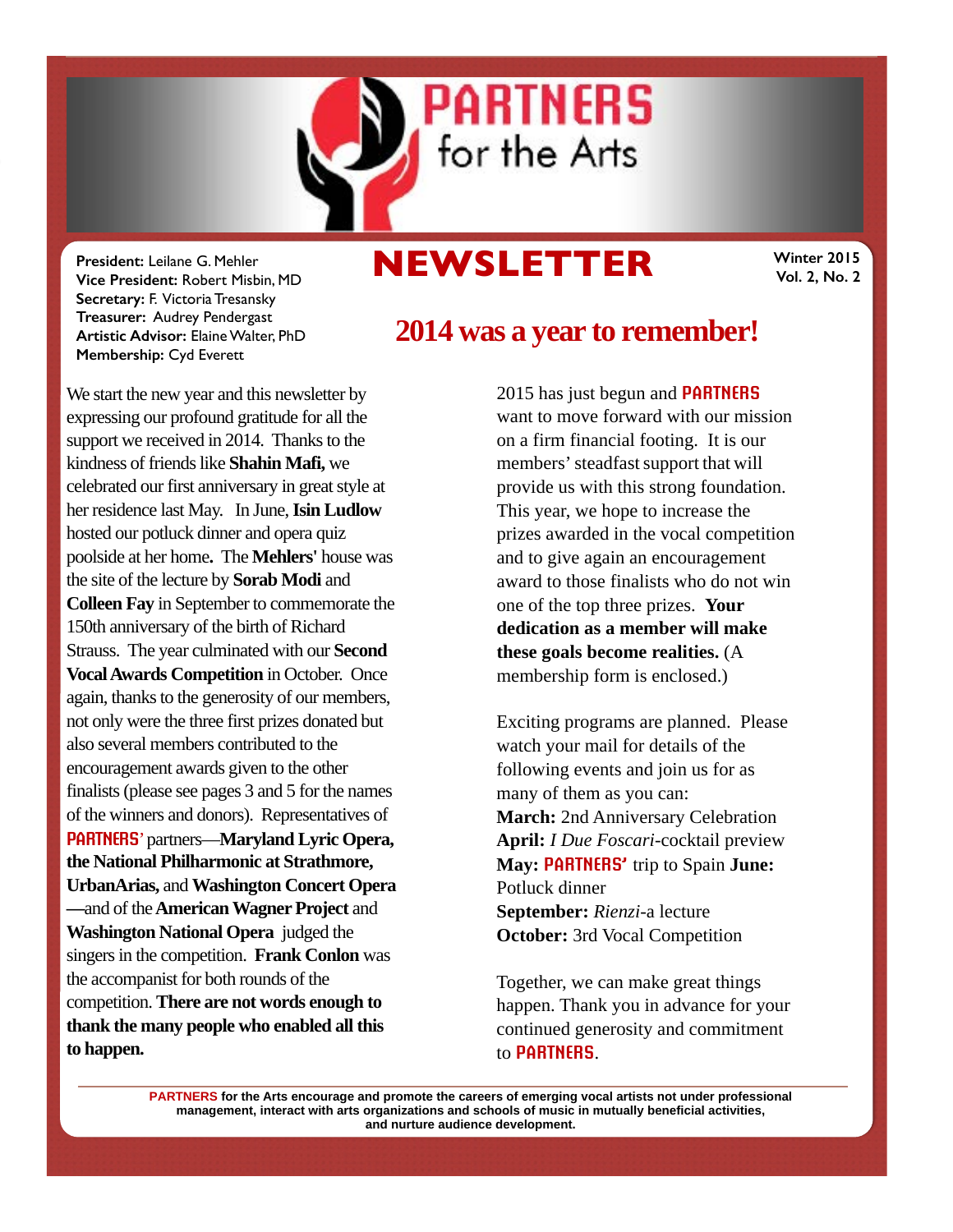# STRAUSS LECTURE HIGHLIGHTS



# VOCAL AWARDS COMPETITION



2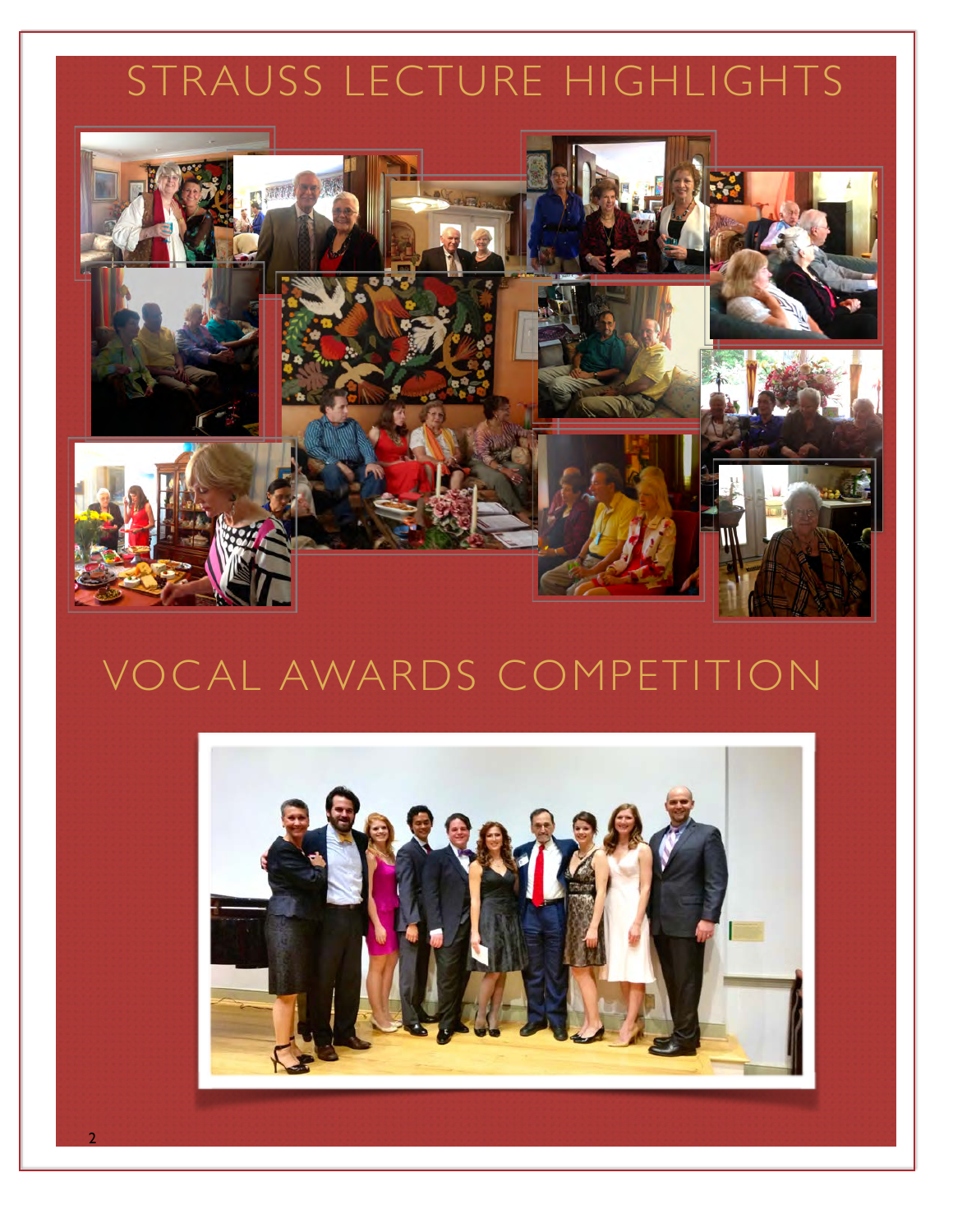**Thanks to the generosity of the following members, we were able to give an encouragement award to the finalists who did not win one of the top three prizes.** 

- **Jean Arnold Traudel Lange Eva Salmoiraghi Elizabeth Crompton Venice Molivadas Paula Verdun Michael Daniels Antonio Monroig Suzanne Zunzer Freda Facey Bill & Cathy Pastor**
- 
- Rachel Abraham Thomas Helinski Roger & Patricia Plaskett Marvin Burge **Anne McLean** Tom & Diane Stanley

#### **FINALISTS**



 Soprano  **Grace Gilday**



Baritone  **Andrew Pardini**



**Tenor Brendan Sliger**



**Tenor Brent Turner**



Soprano  **Callie Wohletz**

#### Thank you **PARTNERS' PARTNERS**

**Brendan and Julia Cooke BALTIMORE CONCERT OPERA James Harp LYRIC OPERA BALTIMORE Henriette Lund and Brad Clark MARYLAND LYRIC OPERA Brendan Cooke OPERADELAWARE Ryan Brown OPERA LAFAYETTE Robert Wood URBANARIAS Russell Allen VIRGINIA OPERA Antony Walker and Bruce Stasyna WASHINGTON CONCERT OPERA Piotr Gajewski and Stan Engebretson THE NATIONAL PHILHARMONIC Ivo Kaltchev BULGARIAN MUSIC SOCIETY**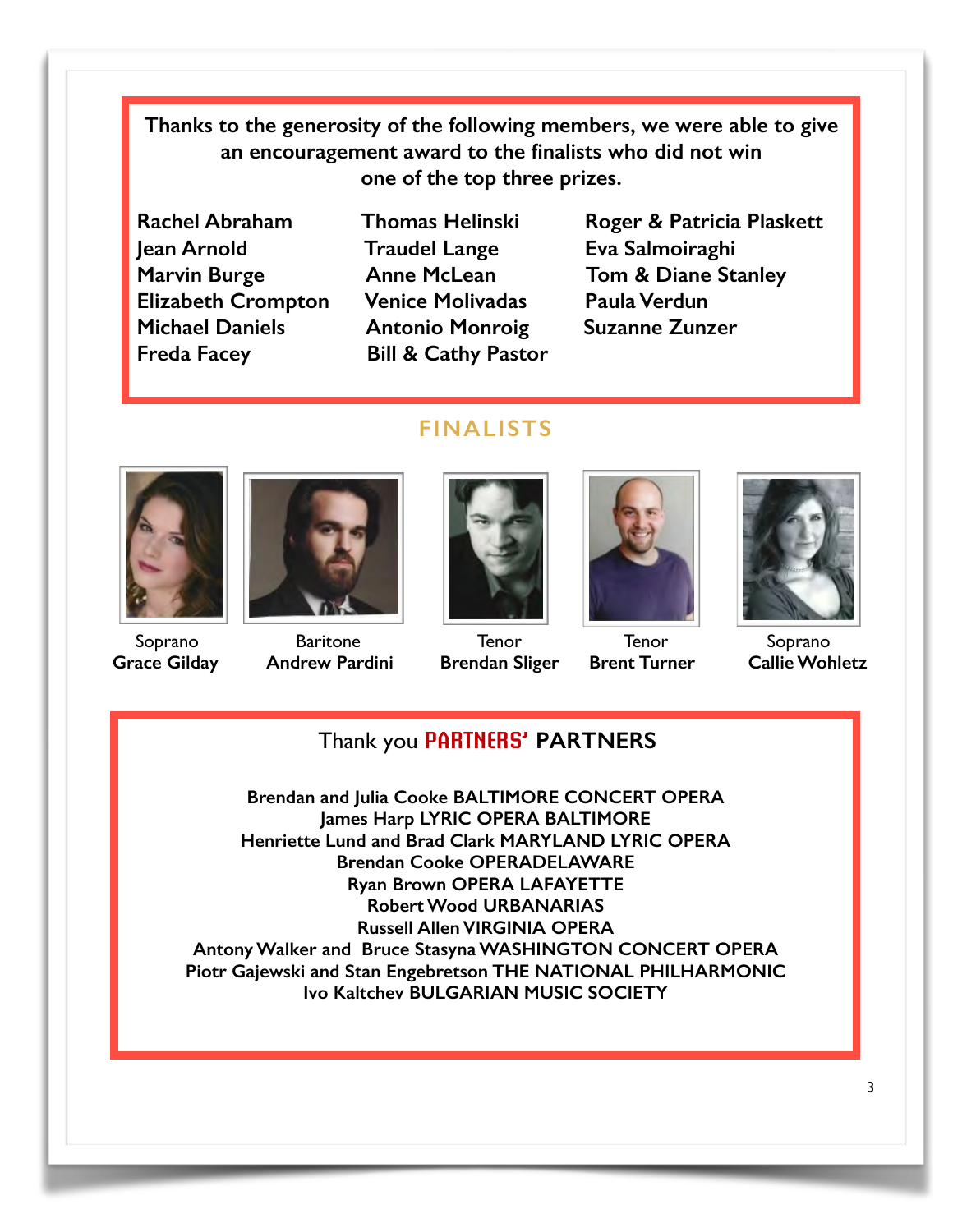**We are grateful for the many contributions from our board and family of donors. You made it possible! Our most sincere THANK YOU!**

**Ms. Rachel H. M. Abraham Ms. Alison Adler Ms. Mahvash Ardalan Mrs. Jean Arnold Ms. Barbara Bahni Mr. and Mrs. F. W. Bauers Mr. and Mrs. John Bedard Ms. Cynthia Bianchi Mrs. Diana Bohn Mr. and Mrs. Joseph V. Braddock Mr. and Mrs. Raymond J. Braitcht Mr. and Mrs. Marvin Burge Ms. Carole Butler Ms. Nancie Coan Ms. Marilyn Courtot Ms. Anne Marie Crawford Ms. Elizabeth Crompton Ms. Sandra Crow Mr. and Mrs. Michael Daniels Ms. Debra Decko Mr. and Mrs. David Donohoe Ms. Vicki Doyle Mrs. Margaret Dudas Mr. and Mrs. Mike Daniel Ms. Carolyn Duignan and Mr. Milan Valuch Ms. Jan DuPlain Ms. Nancy Dutton Ms. Su Kim Eisenberg Mr. and Mrs. Robert Faron Mrs. Betty Farrell Mr. and Mrs. Aurelius Fernandez Ms. Mary Catherine Fischer Ms. Nancy Ford Dr. Bennett Frankel Mr. and Mrs. Richard Fuller Mr. Douglas Gold and Mr. Stephen Merrill Mrs. Charlotte Gollobin Mrs. Nisha Govindani Mr. William Grote Mr. Frederic Harwood Mr. Benedict Hastings Ms. Jacqueline Havener Mr. Austin Hay Mr. Thomas Helinski, Jr. and Dr. Robert Miller Mrs. Betty Hinson Mrs. Celia Hoke Mr. and Mrs. J. K. Holman Mr. and Mrs. Ira A. Hunt Mr. Jeffrey Jones and Ms. Alice McElfresh Mrs. Carla Jones-Batka Mr. Michael Joy and Ms. Deborah Fischer Mrs. Barbara Kalin Mrs. S. D. Kearney Ms. Anne Kennedy Ms. Charlotte Kingsley Weihe Mrs. Patricia Kirkham Mr. and Mrs. Donald Kursch** 

**Mrs. Traudel Lange Ms. Claire Lent Ms. Martha Lewis Ms. Vibeke Thune Lofft Ms. Joan Larson Ms. Darlene Lebedev Ms. Shirley Loo Mrs. Shahin Mafi Ms. Patricia Marvil Ms. Anne McLean and Mr. Meli Kultuer Dr. Christa McClure Ms. Mary Lynne McElroy Ms. Kathleen W. Mereness Ms. Miriam Miller Dr. and Mrs. Julian Minghi Dr. Ruth Mitchell Mr. Sorab K. Modi Mrs. Venice Molivadas Mr. Antonio Monroig Mrs. Laurie Nakamoto Cdr. Susan Merritt Nelsen Ms. Nancy O'Hara Mr. Oscar J. Olson Mr. and Mrs. William Pastor Ms. Robin Phillips Mr. and Mrs. Roger Plaskett Ms. Dorothy Prentice Ms. Clara Register Mrs. Patricia Reisen Mr. and Mrs. Mike Rokni Ms. Marilyn H. Rose Mr. and Mrs. Fernando van Reigersberg Mr. and Mrs. Felipe Rodriguez Mr. David Ryan Dr. and Mrs. Giancarlo Salmoiraghi Family Savada-Stevenson Mrs. Mary W. Schlendorf Ms. Victoria Sheffield Mr. and Dr. Charles Silverman Mr. and Mrs. Richard Sippel Mr. James Smith Mr. and Mrs. Thomas P. Stanley Mrs. Dotsy Steele Mr. and Mrs. Jack Sulser Mrs. Meena Tharmaratnam Mrs. Mary Helen Thompson Ms. Pauline Thompson Ms. Annie Totah Dr. Wanda O'Brien Trefil Mr. and Mrs. Jay Truitt Mrs. Paula Verdun Mrs. Sherry Watkins Dr. Marjorie Williams Mr. and Mrs. Douglas Wheeler Mr. and Mrs. John White Mrs. Suzanne Zunzer**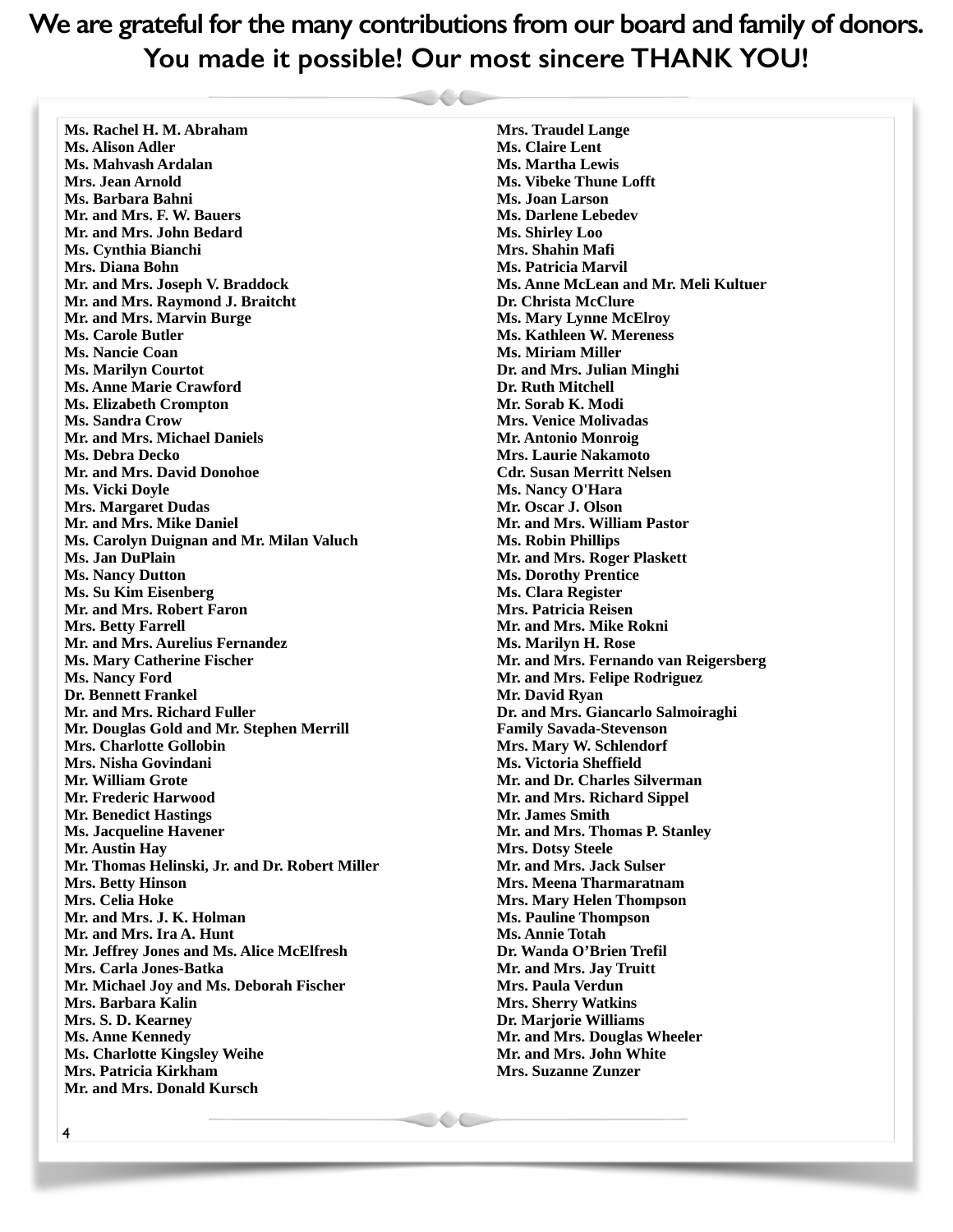#### **PARTNERS' VOCAL COMPETITION FIRST PRIZEWINNER**  $\sim$  6.6  $\sim$

#### **Soprano Jennifer Cherest**





**First prize—\$2,500 The Misbin Family Memorial Award** 

### Judges of the Final Round of the Competition

**MARYLAND** LYRIC

OPERA





**Dr. Stan Engebretson Dr. Henriette Lund Maestro**  Artistic director of the Artistic director of **Robert Wood National Philharmonic Maryland Lyric** Executive and **Chorale Opera artistic director** 





of **UrbanArias**

### Judges of the Semifinal Round of the Competition

 $\circ\circ$ 

#### **SECOND PRIZEWINNER**

**Soprano Emily Casey** 









**Andrew Jorgensen Maestro Maestro**  Director of artistic **John E. Niles Bruce Stasyna**  planning for **Washington** Program director Chorus master **National Opera** of the **American** of **Washington**





**Wagner Project Concert Opera** 



 $\circ \circ \circ$ 

#### **BARCELONA and VALENCIA BECKON!**

#### **Join us for a jaunt to sunny Spain!**

**It is not too late to sign up for PARTNERS' trip to Barcelona and Valencia from May 2 - 11, 2015. Highlights include hearing Placido Domingo in** *I Due Foscari,* **Martha Argerich,** *Nabucco, and the*  **Orquesta de Valencia.** 

**For details and a reservation form, please visit our web site: partners4thearts.org or contact Audrey Pendergast at [apenderg8@aol.com](mailto:apenderg8@aol.com?subject=) or 703/356-8265.** 



**Second prize—\$1,500 The Vincent P. Walter, Jr. Memorial Award** 

#### **THIRD PRIZEWINNER COLORED AND**

#### **Baritone Joseph Chee**



**Third prize—\$750 The Holly Bianchi Memorial Award**